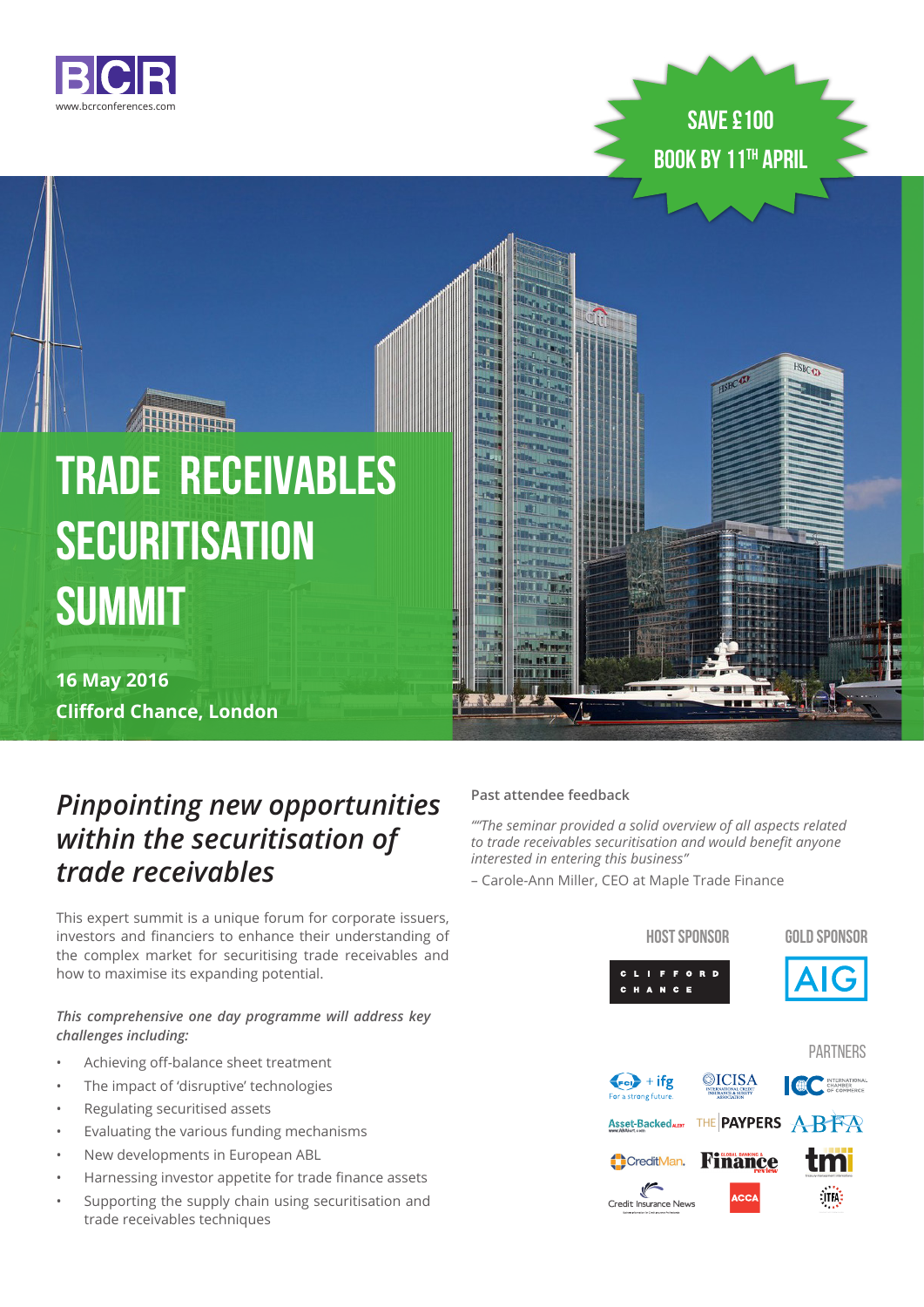BCR Publishing and Clifford Chance are pleased to present the second annual summit on Trade Receivables Securitisation, taking place 16th May 2016 in London, UK. This unique and focused programme will give a complete update on the latest developments in trade receivables securitisation including new deals, markets, investor appetite, off-balance sheet treatments, credit risk and the impact of new 'disruptive' technologies.

I look foward to meeting you on 16th May. I hope you will may the most of this opportunity and will get in touch if you have any question and would like to particpate. Kind regards,

Sophie Milton

Head of Events, BCR Publishing

### WHO SHOULD ATTEND:

- Corporate issues and investors
- **Regulators**

**China** 

**JERRIE** 

- Factors and invoice finance providers
- Fixed income investors
- Issuers funding via debt capital markets
- Fintechs and alternative finance platforms
- Accountants
- Receivables financiers
- Underwriters and structurers
- Rating agencies
- Analysts
- **Trustees**
- Law firms
- Technology and service providers
- Analytics firms

### Companies that attended in 2015 include:

GE Capital \* Bibby Financial Services \* Bank of England \* A.B.S. Global Factoring \* Clifford Chance \* C2FO ABFA \* ABN AMRO \* Addleshaw Goddard \* BNP Paribas \* BTMU \* AIG Trade Finance \* EBRD \* HSBC Macquarie Bank \* Demica \* Ardagh Group \* Moody's Investors Service \* Arrowgrass Capital Partners \* Atlantic RMS \* Natixis \* Citi \* Aztec Exchange \* BAML \* Deloitte \* PrimeRevenue \* Lord Capital \* Mizuho Bank \* Barclays \* Ernst & Young \* Santander \* HPD Software \* BMCE Bank \* Riposte Capital \* Cabot Square Capital \* Channel Capital \* Reed Smith \* Compagnia Europea Factoring Industriale \* Ekman & Co \* Falcon Trade Corporation \* Fidis \* WCP Solutions \* Zinobe \* Finexkap \* GML Capital \* Newstead International \* TCI Fund Management \* Greensill Capital \* Huawei Technologies \* ING \* Capita Asset Services \* Insight Investment \* JRJ Group \* NautaDutilh UK \* Rabobank \* Nordea \* SFM Europe \* TradeRiver Finance \* XS Reserve

**Programme & Speakers:**  Sophie Milton sophie.milton@bcrpub.com **Sponsorship Opportunities:**  Sarah Ball sarah.ball@bcrpub.com

**Registrations & Venue:**  Leigh Richards

leigh.richards@bcrpub.com

**Contact the BCR events team: T: +44 (0)20 8466 6987** www.bcrconferences.com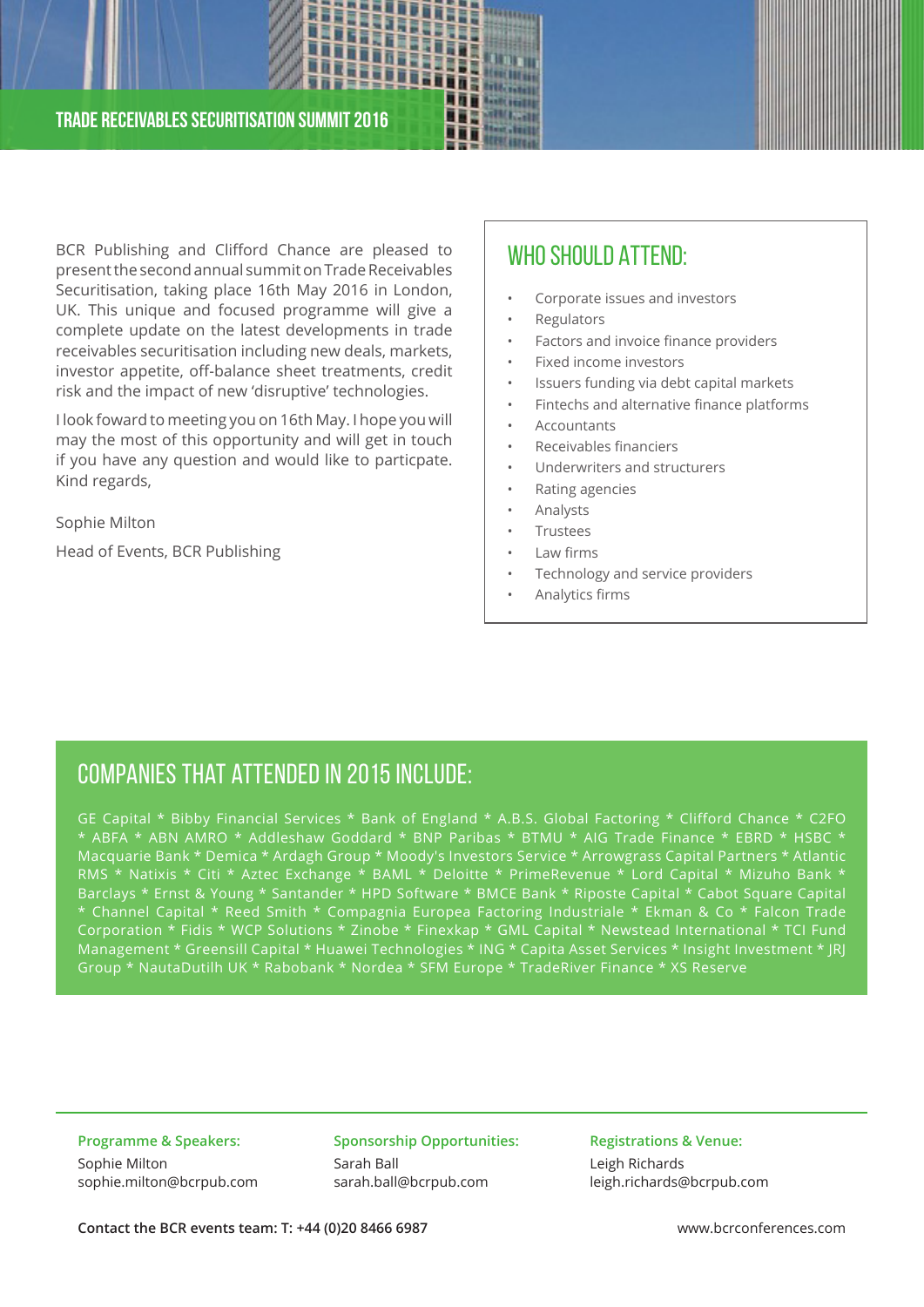#### 08:30 REGISTRATION AND COFFEE

#### 09:00 **Chairman's introduction and welcome**

**James Pedley,** Senior Associate, CLIFFORD CHANCE

#### 09:10 **State of the industry address**

Examining the latest developments, challenges and opportunities in the trade receivables finance market, including:

- How are banks dealing with the challenges around returns
- Evaluating the securitisation of commercial transactions<br>and portfolios
- To what extent should risk distribution desks balance the options i.e. existing channels vs new structures? • Overcoming the challenges and benefits around
- securitisations, including "speaking the same language" Education and standardisation: how can associations
- bridge the gap?

## **Paul Coles,** Head of Trade Risk Distribution, Global<br>Transaction Services, EMEA, BANK OF AMERICA MERRILL<br>LYNCH, and Board member, ITFA

**Anurag Chaudhary,** MD, Global Head of Trade Risk Distribution and Syndication, CITI, Board Member, ITFA

#### 09:40 **Part 1: Understanding the legal and regulatory landscape**

An overview of the current regulatory environment for securitisation transactions and how regulatory authorities are approaching asset securitisation.

**Natacha Paree, Manager, Structured Funding Team, BANK OF<br>ENGLAND** 

**Part 2: Examining the impact of greater regulation on the industry: will it get more difficult to get these transactions done in the future?**

**Richard Hopkin,** Managing Director, Head of Fixed Income, AFME

**Steven Gandy,** Managing Director, Head of Debt Capital Markets Solution, SANTANDER

### 10:25 **Assessing the impact of 'disruptive' technologies and platforms: how do these developments fit in with receivables?**

The session addresses:

- The advent and prevalence of platforms: when
- securitisation meets fintech<br>The role of disruptive technologies in funding the real<br>economy
- economy<br>• Asset types: trade receivables and SME loans<br>• Practical hurdles in putting together transactions
- 

Moderator:

**Nick Stainthorpe,** Partner, REEDSMITH Panellists: **Sachin Patel**, Global Co-Head Capital Markets,

FUNDING CIRCLE **Cédric Teissier**, CEO, FINEXKAP **Matt Wreford**, CEO, DEMICA

#### 11:15 REFRESHMENTS AND NETWORKING BREAK

### 11:45 **Exploiting the differences and similarities between portfolio factoring and receivables securitisation.**

This session will evaluate the many funding mechanisms<br>available to corporate treasurers under the "receivables<br>finance" umbrella in particular the different characteristics of<br>portfolio factoring and receivables securitis

- Respective market sizes & usage of each instrument<br>
Relative pricing & approaches to valuing portfolios<br>
Criteria for determining eligible receivables<br>
Recourse / non-recourse to the seller
- 
- 

- 11:45
- Use of trade credit insurance Typical financial covenants Receivables collections and back-up servicing
	- Multi-country funding solutions

**Jim Leonard**, Managing Director, FINACITY

**John Beaney**, Senior Product Manager Global Receivables Finance, HSBC

**David Bonsall**, Director, AIG TRADE FINANCE

### 12:30 **The why and how of rating trade receivables securitisation** How do investors manage risk assessment in trade

receivables securitisation?

- 
- Is it more than just asset risk? How to look at seller and servicer risk Obligor concentration and credit risk insurance
- 

### **Stefan Bund**, Chief Analytical Officer & Member of the Board,<br>SCOPE RATINGS

13:00 LUNCH

#### 14:00 **Achieving off- balance sheet treatments**

A look at recent trends in off-balance sheet trade receivables transactions, including:

- Understanding the increased demand for off-balance sheet
- Evaluating recent structures
- Interplay of IFRS and US GAAP in cross-border transactions

#### **Stephen Ceurvorst,** Managing Partner, LORD CAPITAL **Jessica Taurae**, Partner, PWC

### 14:45 **Financing trade finance assets using securitisation and trade receivables techniques**

As traditional providers of funding for trade finance continue to retreat, this session looks at how securitisation is now supporting the supply chain:

• Investing in institutional funds vs assets transferred from supplier and e-invoicing networks • Exploring synthetic CLOs and techniques for securitising

entire trade portfolios **Jessica Littlewood**, Partner, CLIFFORD CHANCE

#### 15:15 REFRESHMENTS AND NETWORKING BREAK

### 15:45 **Latest developments in European ABL, enhanced asset based finance offerings and mezzanine**

- Increased used of ABL structures to fund cross-border
- -
- pools of receivables<br>• New ABL products in the market<br>• New ABL products in the market<br>• Interplay with inventory finance<br>• Credit risks: Without credit insurance back-up servicing<br>• need and alternative ratings

### **Chris Hawes**, Country Hd. Transaction Risk Management, Global Trade & Receivables Finance, UK, HSBC

### 16:15 **Pinpointing future market opportunities**

Where is trade receivables securitisation heading? What new markets and future products can we expect in the short to medium term?

### *Moderator:*

**James Pedley,** Senior Associate, CLIFFORD CHANCE *Panellists:* **Anthony Brown,** CFA, Senior Director Asset Backed Finance,

### NORD/LB

**Jas Jalaf,** Origination & Structuring, AIG TRADE FINANCE

17:00 NETWORKING DRINKS RECEPTION

#### 18:00 SUMMIT CLOSE